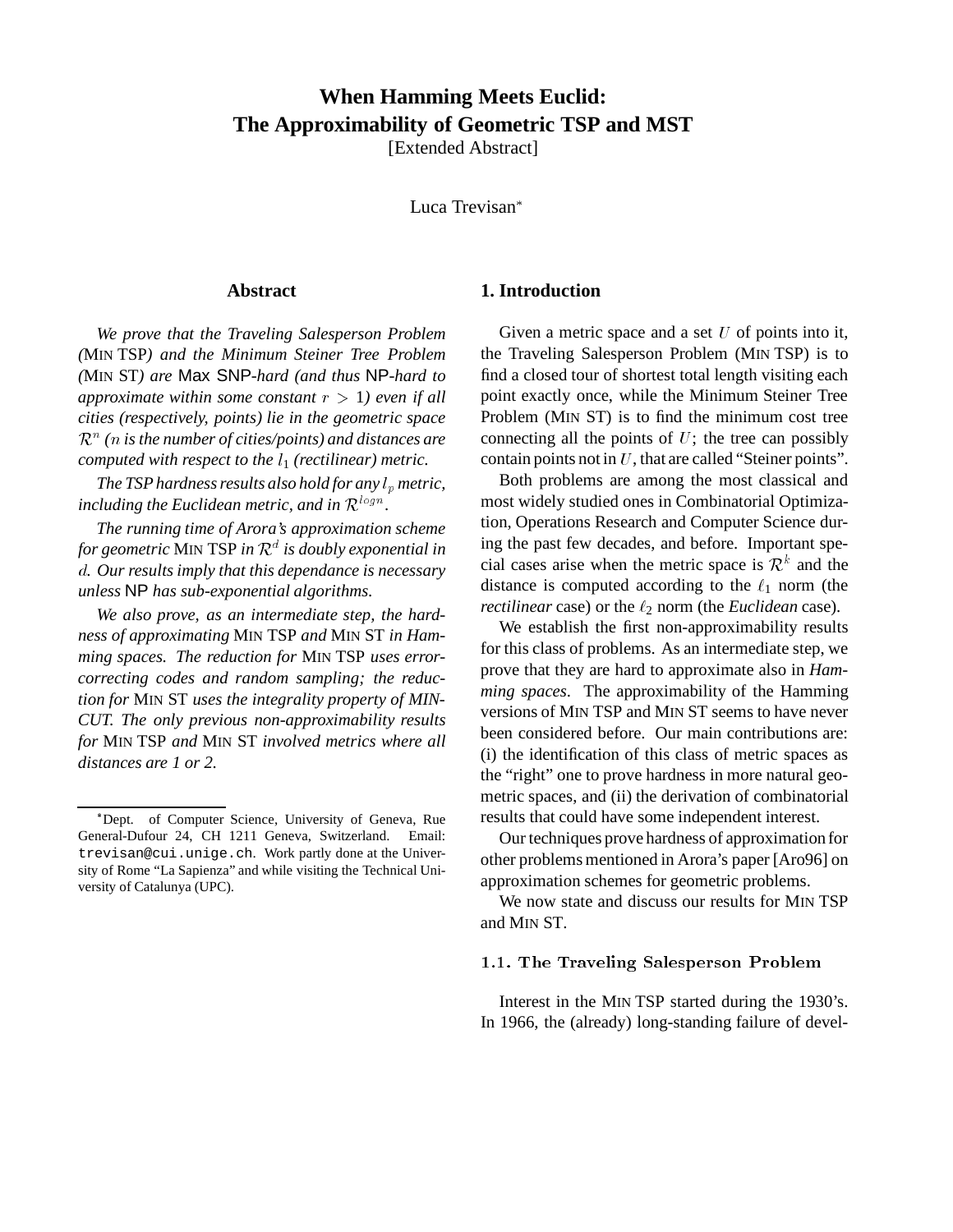oping an efficient algorithm for the MIN TSP led Edmonds [Edm66] to conjecture that the problem is not in P: this is sometimes referred to as the first statement of the  $P \neq NP$  conjecture. See the book of Lawler et al. [LLKS85] for a very complete survey on MIN TSP. Here we will only review the results that are relevant for the present paper. The MIN TSP is NP-hard even if the cities are restricted to lie in  $\mathcal{R}^2$ and the distances are computed according to the  $\ell_2$ norm [GGJ76, Pap77]. Due to such a negative result, research concentrated on developing good heuristics. Recall that an r-approximate algorithm  $(r > 1)$  is a polynomial-time heuristic that is guaranteed to deliver a tour whose cost is at most  $r$  times the optimum cost. A 3/2-approximation algorithm that works for any metric space is due to Christofides [Chr76]. In twenty years of research no improvement of this bound had been found, even in the restricted case of geometric metrics.

In the late 1980's, the emergence of the theory of Max SNP-hardness [PY91] gave a means of possibly understanding this lack of results. Indeed, Papadimitriou and Yannakakis [PY93] proved that the MIN TSP is Max SNP-hard even when restricted to metric spaces (as we shall see later, the result also holds for a particularly restricted class of metric spaces), and thus a constant  $\epsilon > 0$  exists such that metric MIN TSP cannot be approximated within a factor  $(1+\epsilon)$  in polynomial time, unless  $P = NP$ . The complexity of approximating MIN TSP in the case of geometric metrics remained a major open question. In his PhD thesis, Arora noted that proving the Max SNP-hardness of Euclidean MIN TSP in  $\mathcal{R}^2$  should be very difficult, but that this could perhaps be done in  $\mathcal{R}^{k(n)}$  for sufficiently large  $k(n)$  [Aro94, Chapter 9]. In [GKP95], Grigni, Koutsopias and Papadimitriou proved that the restriction of the MIN TSP to shortest paths metrics of planar graphs can be approximated within  $(1 + \epsilon)$  in time  $n^{O(1/\epsilon)}$ . Such an approximation algorithm is called a *Polynomial Time Approximation Scheme (PTAS)*. This result led Grigni et al. [GKP95] to conjecture that Euclidean MIN TSP has a PTAS in  $\mathcal{R}^2$ . They again posed the question of determining the approximability of the problem for higher dimensions. In a very recent breakthrough, Arora [Aro96] developed a PTAS for the MIN TSP in  $\mathcal{R}^2$  under any  $\ell_p$  metric. Such an algorithm also works in higher dimensional spaces

and, in particular, it runs in time  $n^{\tilde{O}((\log^{d-2} n)/\epsilon^{d-1})}$  in  $\mathcal{R}^d$ . Note that the dependence of the running time on <sup>d</sup> is doubly exponential. In a preliminary version of [Aro96] Arora asked if it was possible to develop a PTAS for Euclidean MIN TSP in  $\mathcal{R}^n$  or if, at least, it was possible to have the running time being singly exponential in d, e.g.  $n^{O(d/\epsilon)}$ .

**Our Results.** In this paper we essentially answer negatively to both questions. We prove that MIN TSP in  $\mathcal{R}^{\log n}$  is Max SNP-hard using any  $\ell_p$  metric. It follows from our result that there cannot be a PTAS for these problems (unless  $P= NP$ ) and that there cannot be  $(1 + \epsilon)$ -approximate algorithms in  $\mathcal{R}^d$  running in time  $n^{O(d/\epsilon)}$  for any  $\epsilon > 0$ , unless NP  $\subseteq$  DTIME $(n^{O(\log n)})$ .

The Max SNP-hardness is proved by means of a reduction from the version of the metric MIN TSP that was shown to be Max SNP-hard in [PY93]. The reduction uses a mapping (see Lemma 7) of the metric spaces of [PY93] into Hamming spaces and the observation (see Proposition 3) that, for elements of  $\{0, 1\}^n$ a "gap" in the Hamming distance is preserved if distances are computed according to a  $\ell_p$  metric. Our mapping of the metric spaces of [PY91] into Hamming spaces is *not* an *approximate isometry*, that is, it does *not* preserve distances up to negligible distorsion. We also suspect that such kind of mapping would be provably impossible. Instead, our mapping introduces a fairly high (yet constant) distorsion, but satisfies an additional condition: cities at distance one are mapped into cities at distance  $\approx D_1$ ; cities at distance 2 are mapped into cities at distance  $\approx D_2$ , and  $D_2$  is larger than  $D_1$  by a multiplicative constant factor. This is sufficient to make the mapping be an *approximation preserving reduction*. Our mapping uses *error-correcting codes* (namely, Hadamard codes) to map cities into an O(n)-dimensional Hamming space, and then *random sampling* to reduce the number of dimensions to  $O(\log n)$ .

The Minimum  $k$ -Cities Traveling Salesman Problem (MIN <sup>k</sup>-TSP) and the Minimum Degree-Restricted Steiner Tree Problem (two problems mentioned in Arora's paper [Aro96] on approximation schemes for geometric problems) are generalizations of the MIN TSP. The hardness results that we prove for MIN TSP clearly extend to them.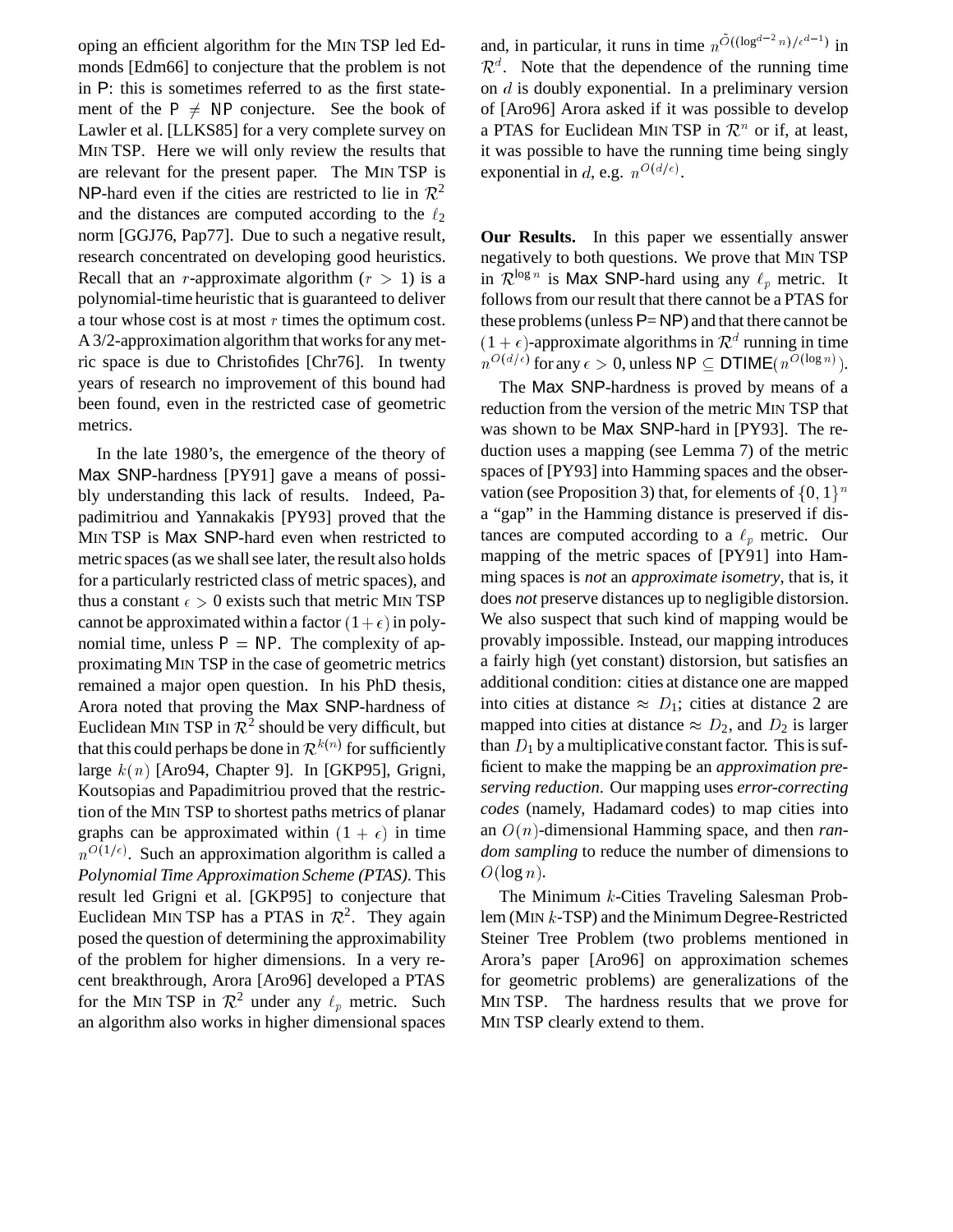## 1.2. The Minimum Steiner Tree Problem

The origins of the MIN ST problem seem to be even more remote than the MIN TSP's ones: the case when  $|U| = 3$  and the metric space is  $\mathcal{R}^2$  with the  $\ell_2$  norm has been studied by the Italian mathematician Torricelli (a student of Galilei's) in 17th century. Reportedly, Gauss had an interest to this problem as well. Recent results about this problem are similar to the ones for MIN TSP: exact optimization is NPhard in  $\mathcal{R}^2$  both in the Rectilinear ( $\ell_1$ ) case [GJ77] and in the Euclidean  $(\ell_2)$  case [GGJ77]. Constant-factor approximation is achievable in any metric space (the best factor should be 1:644 due to Karpinski and Zelikovsky [KZ95]), in general metric spaces the problem is Max SNP-hard [BP89], Arora's algorithm achieves approximation  $(1+\epsilon)$  in  $\mathcal{R}^d$  in time  $n^{\widetilde{O}((\log^{d-2} n)/\epsilon^{d-1})}$ . No non-approximability result was known for geometric versions of the problem.

**Our Results.** We prove the Max SNP-hardness of the problem in  $\mathcal{R}^n$  under the  $\ell_1$  norm. As a preliminary step, we prove the hardness of the problem restricted to Hamming spaces. The latter hardness is proved via a reduction from the Minimum Vertex Cover problem (MIN VC) restricted to triangle-free graphs of maximum degree 3. The Max SNP-hardness of this very restricted version of MIN VC is proved in this paper and could be used as a starting point for other non-approximability results. The reduction from MIN VC to Hamming MIN ST uses a combinatorial result (Claim 14) stating that for an instance where all points have weight<sup>1</sup> 2 or 0, if a technical condition is satisfied, there exists an optimum solution where all Steiner points have weight 1. We remark that there exists an instance of Hamming Steiner Tree where all the points have weight 3 or 0 and such that an optimum solution must contain a Steiner point of weight at least 4. Thus, our combinatorial result cannot be generalized too much. Reducing from Hamming Steiner Tree to Rectilinear Steiner Tree requires another combinatorial result (Theorem 16): for an instance where all the points are in  $\{0,1\}^n \subset \mathbb{R}^n$ , there exists an optimum solution where all the Steiner points lie in  $\{0, 1\}^n$ . We

prove this fact using the *integrality property* of Min-CUT linear programming relaxations.

#### 1.3. Discussion

We give the first non-approximability results for geometric versions of network optimization problems. For Euclidean MIN TSP, it is still a major open question whether a PTAS exists in  $\mathcal{R}^d$  for each *fixed d*. Note that the case of fixed  $d$  is not Max SNP-hard, unless  $\mathsf{NP} \subseteq \mathsf{DTIME}(n^{\text{poly}\log n})$ . A more general question is what is the best asymptotic relation between number of dimensions and running time. A running time  $2^{2^d/\epsilon}$ poly $(n)$  would be compatible with our results, but if we believe that NP does not admit subexponential algorithms (i.e. NP  $\nsubseteq$  DTIME( $2^{n^{o(1)}}$ )), then even a running time  $2^{2^{o(d)}/\epsilon}$  poly $(n)$  is unfeasible. Alternatively, our non-approximability result could be extended to  $\mathcal{R}^{\log n/\log \log n}$ . Much more consistent improvements are possible for MIN ST, however our results at least state very clearly that the number of dimensions *does matter* in the running time of an approximation scheme for these geometric problems.

We feel that one important contribution of this paper is the recognition of Hamming spaces as a class of metric spaces that seem to retain most of the hardness of general metrics while having a nice combinatorial structure. We believe that other non-approximability results could be established using Hamming spaces as intermediate steps. We also think that it should be worth trying to improve Christofides algorithm in Hamming spaces. While the well-behaved structure of Hamming spaces should not make this task impossible, it is likely that such an improved algorithm could give useful ideas for more general cases.

#### **2. Preliminaries**

We denote by  $R$  the set of real numbers. For an integer *n* we denote by [*n*] the set  $\{1, \ldots, n\}$ . For a vector  $\vec{a} \in \mathcal{R}^n$  and an index  $i \in [n]$ , we denote by  $\vec{a}[i]$  the *i*-th coordinate of  $\vec{a}$ , Given an instance x of an optimization problem A, we will denote by  $\mathsf{opt}_A(x)$ the cost of an optimum solution for  $x$ , we will also typically omit the subscript. For a feasible solution  $y$ (usually a tour or a tree) of an instance  $x$  of an optimization problem A, we denote its cost by cost  $_A(x, y)$ 

<sup>&</sup>lt;sup>1</sup>For a vector  $u \in \{0, 1\}^n$ , its weight is defined as the number of non-zero coefficients, e.g. the weight of  $(0, 1, 1, 0, 1)$  is three.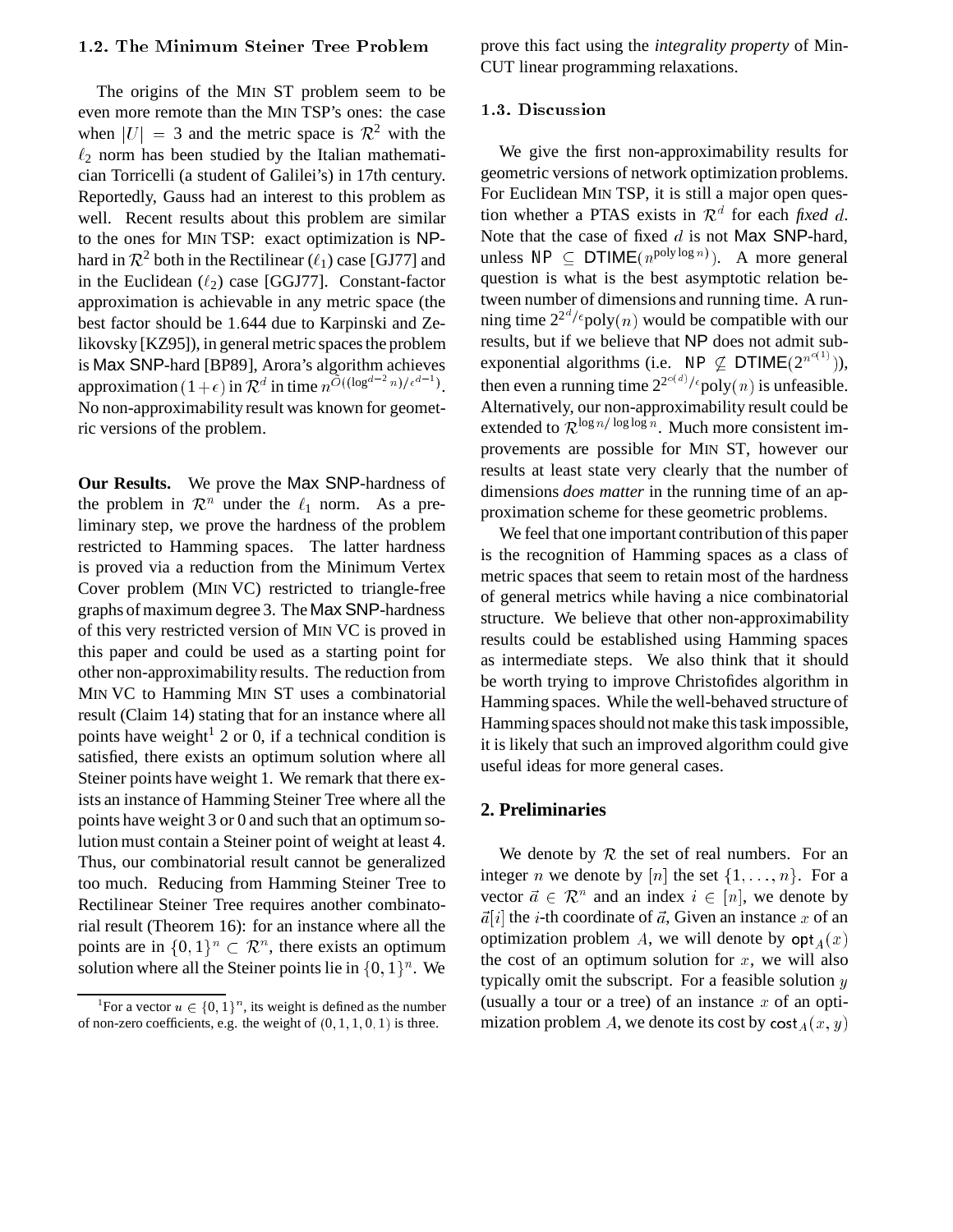or, more often, as  $cost(y)$ . In this paper we will use the notions of L-reduction and Max SNP-hardness. Max SNP is a class of constant-factor approximable optimization problems that includes MAX 3SAT, we refer the reader to [PY91] for the formal definition.

**Definition 1 (L-reduction)** *An optimization problem* A *us said to be L-reducible to an optimization problem* B if two constants  $\alpha$  and  $\beta$  and two polynomial-time *computable functions* f *and* g *exist such that*

- *1. For an instance* x of A,  $x' = f(x)$  *is an instance of B, and it holds*  $\mathsf{opt}_B(x') \leq \alpha \mathsf{opt}_A(x)$ *.*
- 2. For an instance x of A, and a solution y' feasible for  $x' = f(x)$ ,  $y = g(x, y')$  *is a feasible solution for* x and it holds  $|\textsf{opt}_A(x) - \textsf{cost}_A(x, y)| \le$  $\beta$ |opt<sub>B</sub> $(x')$  – cost<sub>B</sub> $(x', y')$ |.

We say that an optimization problem is Max SNPhard if all Max SNP-problems are L-reducible to it. From [ALM<sup>+</sup>92] it follows that if a problem A is Max SNP-hard, then a constant  $\epsilon > 0$  exists such that  $(1 + \epsilon)$ -approximating A is NP-hard.

A function  $d: U \times U \rightarrow \mathcal{R}$  is a *metric* if it is nonnegative, if  $d(u, v) = 0$  iff  $u = v$ , if it is symmetric (i.e.  $d(u, v) = d(v, u)$  for any  $u, v \in U$ ), and it satisfies the *triangle inequality* (i.e.  $d(u, v) \leq d(u, z) + d(z, v)$  for any  $u, v, z \in U$ ).

**Definition 2** ((1, 2) – B **metrics**) A metric  $d : U \times$  $U \rightarrow \mathcal{R}$  is a  $(1, 2)$  – B metric if it satisfies the following *properties:*

- *1. For any*  $u, v \in U$ ,  $u \neq v$ ,  $d(u, v) \in \{1, 2\}$ .
- *2. For any* <sup>u</sup>*, at most* <sup>B</sup> *elements of* <sup>U</sup> *are at distance* 1 *from* u*.*

Papadimitriou and Yannakakis [PY93] have shown that a constant  $B_0 > 0$  exists such that the MIN TSP is Max SNP-hard even when restricted to  $(1, 2) - B_0$ metrics.

For an integer  $p \geq 1$ , the  $\ell_p$  norm in  $\mathcal{R}^n$  is defined as  $||(u_1, \ldots, u_n)||_p = \left(\sum_{i=1}^n |u_i|^p\right)^{(1/p)}$ . The distance induced by the  $\ell_p$  norm is defined as  $d_p(\vec{u}, \vec{v}) = ||\vec{u} - \vec{v}||$  $\vec{v}||_p$ . For a positive integer n, we denote by  $d_H^n$  the Hamming metric in  $\{0,1\}^n$  (we will usually omit the superscripts). We will make some use of the following fact.

**Proposition 3** Let  $\vec{u}, \vec{v} \in \{0, 1\}^n \subset \mathbb{R}^n$ . *. Then*  $d_p({\vec u},{\vec v}) = d_H({\vec u},{\vec v})^{1/p}.$ 

Before starting with the presentation of our results, we make the following important caveat.

**Remark 4** *In some of the proofs of this paper we implicitly make the (unrealistic) assumption that arbitrary real numbers can appear in an instance and that arithmetic operations (including squared roots) can be computed over them in constant time. However, our results still hold if we instead assume that numbers are rounded and stored in a floating point notation using* O(log n) *bits. This fact follows from a minor modification of the argument used in [Aro96] to reduce a general instance of Euclidean TSP or Steiner Tree into an instance where coordinates are positive integers whose value is*  $O(n^2)$ .

## **3. The** MIN TSP

Recall that, for any  $n = 2<sup>h</sup>$  that is a power of 2, the *Hadamard code*  $H_n \subset \{0,1\}^n$  is a set of n binary strings of length  $n$  whose pairwise Hamming distance is  $n/2$ . The elements of  $H_n$  can be seen as the set of liner functions  $l : \{0,1\}^h \rightarrow \{0,1\}.$ 

We use Hadamard codes to prove a lemma relating  $(1, 2)$  – B metrics and Hamming metrics. The lemma gives a "distance preserving" embedding of  $(1, 2) - B$ metric spaces into Hamming spaces.

**Lemma 5** *Let* U *be a finite set of cardinality* n*, where n* is a power of two, and d be a  $(1, 2)$  – B metric over U. Then there exists an embedding  $f: U \to \{0,1\}^{2Bn}$ *such that for any*  $u, v \in U$ :

- *1.* If  $d(u, v) = 2$ , then  $d_H(f(u), f(v)) = Bn$ .
- *2. If*  $d(u, v) = 1$ *, then*  $d_H(f(u), f(v)) = (B 1/2$ )*n*.

*Such an embedding is computable in time polynomial in*  $|U|$ *.* 

PROOF: Let  $U = \{u_1, \ldots, u_n\}$ . Recall that  $a(1, 2) - B$ metric  $(U, d)$  can be represented as an undirected graph  $G = (U, E)$ , where  $\{u, v\} \in E$  iff  $d(u, v) = 1$  (see [PY93]). Note that  $G$  has maximum degree  $B$ . We say that two edges are *incident* if they share an endpoint.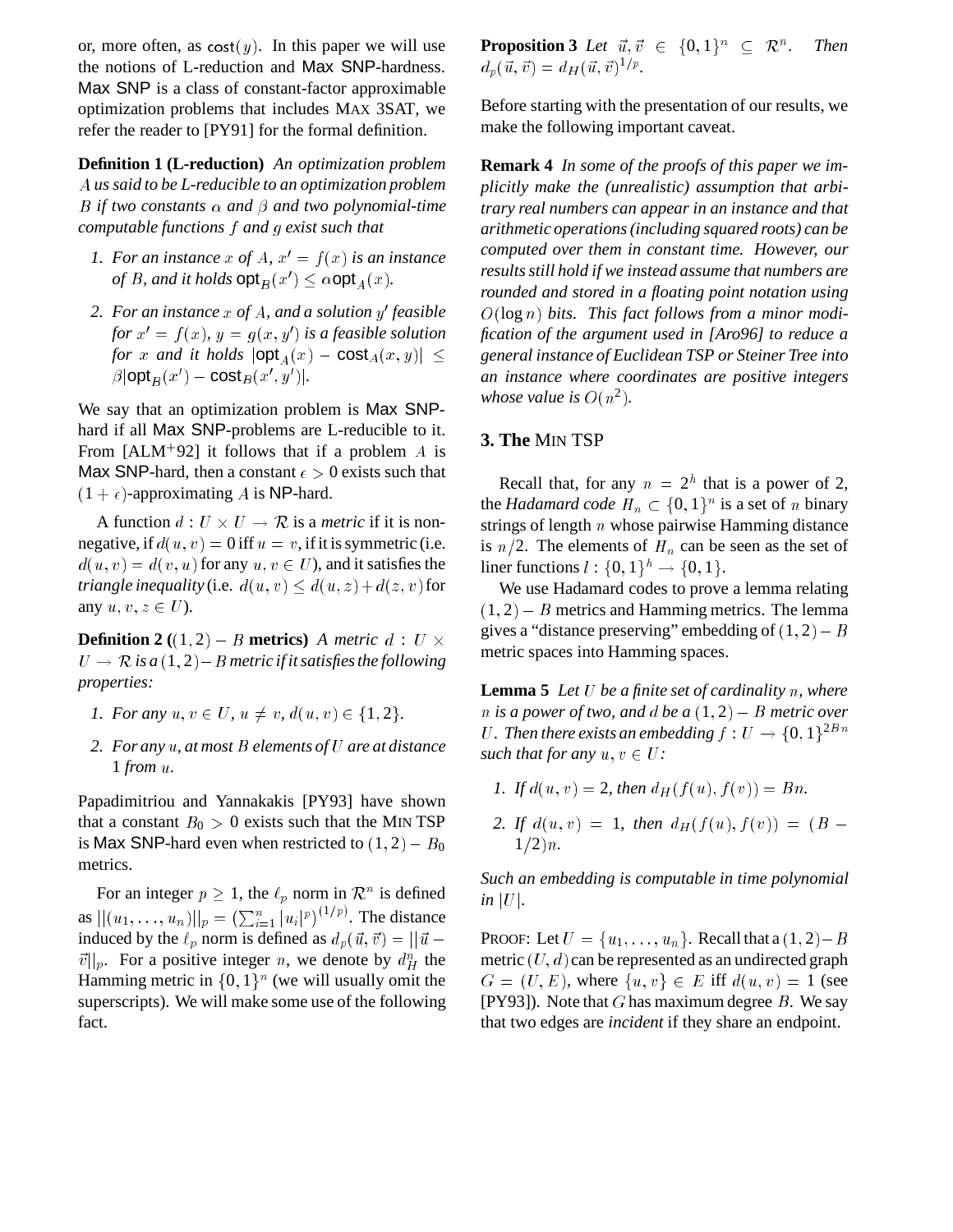**Claim 6** *We can find in polynomial time a partition of* E into 2B matchings  $E_1, \ldots, E_{2B}$ .

PROOF: Repeatedly find a maximal matching and delete its edges. Let  $E_i$  be the maximal matching removed at the *i*-th phase. An edge  $e \in E$  is not picked after *i* phases only if edges incident on  $e$  have been picked in each phase. Since  $G$  has maximum degree B, there can be at most  $2(B - 1)$  edges incident to given one. Thus, we will be always able to partition G into (at most)  $2B - 1$  matchings. The bound  $2B$ is more convenient for notation. We may assume that one or more matchings are empty.  $\Box$ 

Each node  $u \in U$  is mapped into a string  $f(u)$  that is the concatenation of 2B strings  $\vec{a}_u^1, \ldots, \vec{a}_u^{2B} \in H_n$ :

$$
f(u) = \vec{a}_u^1 \circ \ldots \circ \vec{a}_u^{2B} .
$$

For a fixed  $i \in \{1, \ldots, 2B\}$ , the strings  $\{\vec{a}^i_u\}_{u \in U}$  are chosen arbitrarily in  $H_n$  such that  $\vec{a}^i_{\mu} = \vec{a}^i_{\nu}$  if and only if  $\{u, v\} \in E_i$ . Since  $H_n$  can be generated in polynomial time in  $n$ , the overall construction can be carried out in  $poly(n)$  time.

Let us now compute the distance between two strings  $f(u)$  and  $f(v)$ . There are two cases to be considered.

- 1. If  $\{u, v\} \notin E$ , then  $\vec{a}_u^i \neq \vec{a}_v^i$  for all  $i = 1, \ldots, 2B$ , and so  $d_H(f(u), f(v)) = 2B \cdot n/2$ .
- 2. If  $\{u, v\} \in E$ , then  $\{u, v\} \in E_j$  for some j, and we have  $\vec{a}^j_u = \vec{a}^j_v$  and  $\vec{a}^i_u \neq \vec{a}^i_v$  for  $i \neq j$ . It follows that  $d_H(f(u), f(v)) = (2B - 1) \cdot n/2$ .

 $\Box$ 

The embedding described in the previous corollary uses somehow *too many dimensions* in the target Hamming space. We can reduce them using *random sampling*. The idea is as follows: let  $b_1, \ldots, b_n \in \{0, 1\}$  be unknown values. If we pick a random subset  $b_{i_1}, \ldots, b_{i_m}$  of m elements, where  $m = O((\log 1/\delta)/\epsilon^2)$ , then with probability  $1 - \delta$  it holds

$$
\left|\sum_{i=1}^n b_i - (n/m)\sum_{j=1}^m b_{i_j}\right| \le \epsilon n.
$$

Now, if we pick  $O((\log n)/\epsilon^2)$  coordinates from the target Hamming space of the previous reduction, the distance between two fixed cities will suffer a distorsion at most  $O(\epsilon B n)$  with probability  $(1-1/\text{poly}(n))$ . In particular, there is a constant probability that all the pairwise distances are simultaneously distorced by at most  $O(\epsilon Bn)$ . Using the oblivous sampler of Bellare and Rompel [BR94] (or alternatively, the Chernoff bound for random walks on expander graphs [Gil93]) we can find such a set of  $O((\log n)/\epsilon^2)$  coordinates *deterministically* in polynomial time.

**Lemma 7** *Let* U *be a finite set of cardinality* n*,* where *n* is a power of two, d be  $a(1,2) - B$  met*ric over*  $U$ ,  $\epsilon > 0$  *be a positive constant. Then there exists an embedding*  $f: U \rightarrow \{0,1\}^m$  (where  $m = O((\log Bn)/\epsilon^2)$  *such that for any*  $u, v \in U$ *:* 

- *1. If*  $d(u, v) = 2$ *, then*  $(1 \epsilon)m/2 \le$  $d_H(f(u), f(v)) \leq (1 + \epsilon) m/2.$
- *2.* If  $d(u, v) = 1$ , then  $(1 \epsilon)(1 1/2B)m/2 \le$  $d_H(f(u), f(v)) = (1 + \epsilon)(1 - 1/2B)m/2$ .

*Such an embedding is computable in time polynomial in*  $|U|$ *.* 

The following simple corollary of Proposition 3 and of Lemma 7 is required in the proof of our hardness result.

**Corollary 8** *Let*  $p \geq 1$  *be fixed. Let U be a finite set and d be a*  $(1, 2)$  – *B metric over U. Then there exist a constant (depending on* B*) and an embedding*  $f: U \to \mathcal{R}^{O(\log n/\epsilon^2)}$  such that for any  $u, v \in U$ :

- *1.* If  $d(u, v) = 1$ , then  $1 \epsilon \leq d_n(f(u), f(v)) \leq 1$ .
- 2. If  $d(u, v) = 2$ , then  $1 + \delta \epsilon \le d_p(f(u), f(v)) \le$  $1 + \delta$ .

*Such an embedding is computable in time polynomial in*  $|U|$ *.* 

The main result of this section is now only a matter of standard calculations.

**Theorem 9** For any fixed  $p \geq 1$ , a constant  $\epsilon^{(p)} > 0$ *exists such that the* MIN TSP *is* NP*-hard to approximate within*  $1 + \epsilon^{(p)}$ , even when restricted to the  $\ell_p$ metric in  $\mathcal{R}^{\log n}$  (n is the number of cities).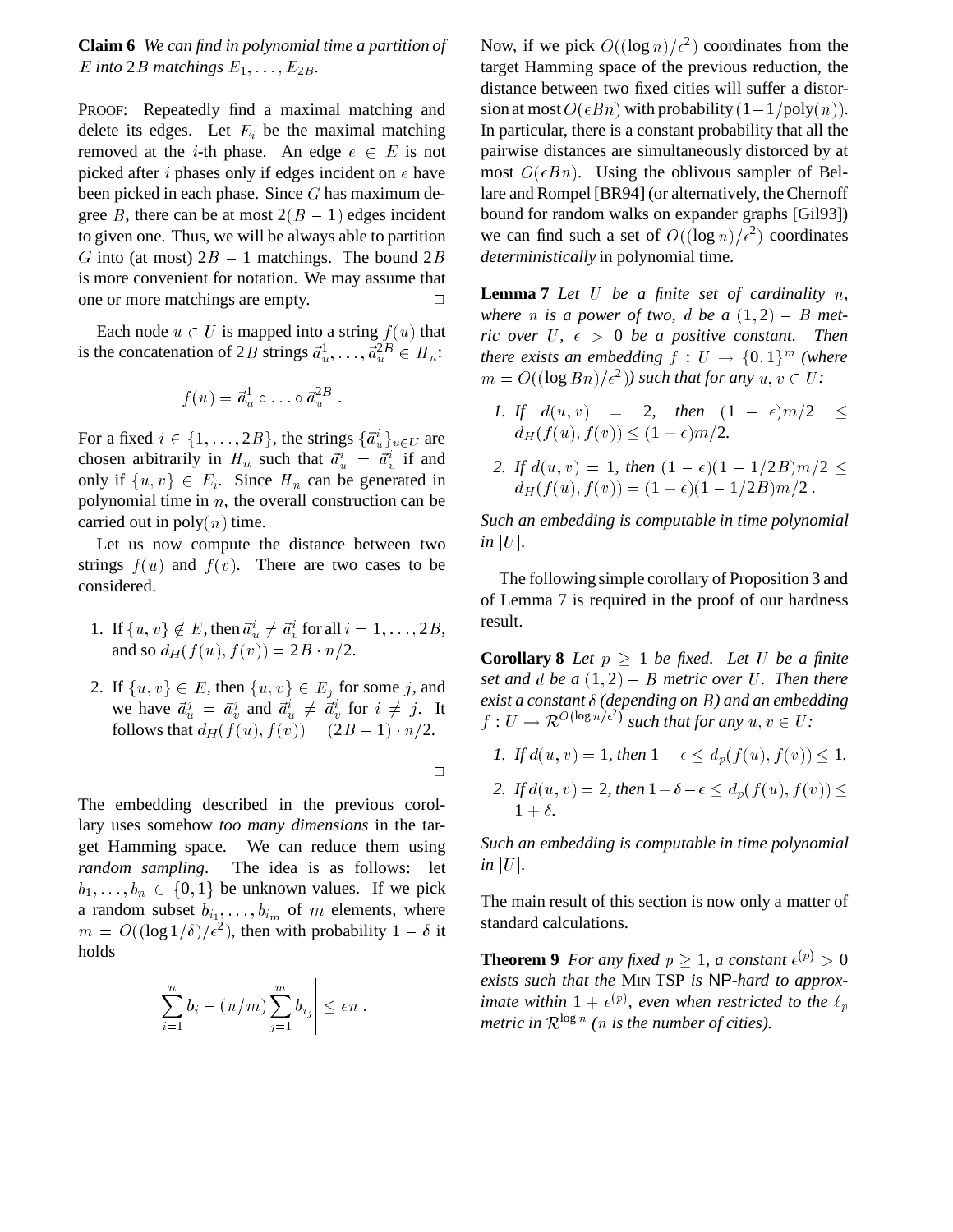PROOF: From  $[PY93]$  and  $[ALM+92]$  we have the following result: constants  $B_0 > 0$  and  $r_0 > 1$  exist such that, given an instance  $x$  of MIN TSP with a  $(1, 2)$  –  $B_0$  metric and n cities, and given the promise that either  $\text{opt}(x) = n$  or  $\text{opt}(x) > r_0 n$ , it is NP-hard to distinguish which of the two cases holds.

Given an instance x of  $(1, 2) - B_0$  MIN TSP, we apply the mapping of Corollary 8 with  $B = B_0$  and  $\epsilon = \delta(r_0 - 1)/2$  (where  $\delta$  is the constant of Corollary 8 relative to  $B_0$ ). We also let  $\epsilon^{(p)} = \delta(r_0 - 1)/3$ . In this way, we obtain an instance  $x'$  of geometric MIN TSP in  $\mathcal{R}^{O(\log n)}$ . It is easily seen that if  $\mathsf{opt}(x) = n$ , then  $\mathsf{opt}(x') \leq n$ . On the other hand, if  $\mathsf{opt}(x) \geq r_0 n$ , then  $\textsf{opt}(x') \ge (1 - \epsilon)n + \delta(r_0 - 1)n$ . An approximation better than  $(1 - \epsilon + \delta(r_0 - 1))$  (e.g. an approximation  $1 + \epsilon^{(p)}$ ) is sufficient to distinguish between the two cases, and so is NP-hard to achieve.

The claim of the Theorem asks for the cities to be in  $\mathcal{R}^{\log n}$ , rather than in  $\mathcal{R}^{c \log n}$  as in the previous construction. However, we can add  $(n^c - n)$  new cities, all at distance  $1/n^{c+1}$  from a given one. This perturbs the optimum in a negligible way, and gives an instance with  $N = n^c$  cities in  $\mathcal{R}^{\log N}$ . — Викорите и Станина, акторист <mark>о</mark>

Using techniques of Khanna et al. [KMSV94], the non-approximability result of Theorem 9 implies that geometric MIN TSP in  $\mathcal{R}^{\log n}$  under any  $\ell_p$  norm is APX PB-hard (in particular, Max SNP-hard) under E-reductions and APX-complete under AP-reductions [CKST95].

### **4. The** MIN ST **Problem**

The hardness of approximating MIN ST will be established with a longish chain of reductions. The starting point is the following hardness result, that may have a little independent interest. Recall that in the Minimum Vertex Cover (MIN VC) problem one is given a graph  $G = (V, E)$  and looks for the smallest set  $C \subseteq V$  such that C contains at least one endpoint of any edge in  $E$ .

**Theorem 10** *The* MIN VC *problem is* Max SNP*-hard even when restricted to triangle-free graphs with maximum degree 3 (we call this restriction* MIN TF VC-3*).*

PROOF: The MAX 2SAT problem is Max SNP-hard even when restricted to instances where each variable occurs in at most 3 clauses (apply to MAX 2SAT the reduction from MAX 3SAT to MAX 3SAT-3 described in [Pap94]). One can assume without loss of generality that the 3 occurrences of each variable are either one positive occurrence and two negative occurrences, or vice versa. We reduce MAX 2SAT-3 to MIN VC using the reduction of [PY91]: we create a graph with a node for any occurrence of any literal, putting an edge between two nodes if they represent literals that occur in the same clause or if they are one the complement of the other. See [PY91] for the proof that this is an L-reduction. The obtained graph has maximum degree 3: each literal is adjacent to the fellow literal occurring in the same clause and to the (at most) two occurrences of its complement. Also, the graph is triangle-free: let  $l_1$ ,  $l_2$  and  $l_3$  be any three occurrences of literals. Since clauses contain only two literals, from pigeonhole principle it follows that one of the three occurrences (say,  $l_1$ ) does not occur in the same clause with any of other two. Then, if  $l_1$ ,  $l_2$  and  $l_3$  form a triangle it follows that  $l_2$  and  $l_3$  are both the complement of  $l_1$ . Being adjacent, they also have to occur in the same clause, but this is a contraddiction since the literals occurring in a clause have to be different.  $\Box$ 

We note in passing that, as a corollary, we obtain that the MAX INDEPENDENT SET problem is Max SNPhard in the same, very restricted class of graphs. We now move to the restriction of MIN ST to Hamming spaces.

NOTATION: For a pair of indices  $i, j \in [n]$  we define  $\vec{a}_{i,j}^n \in \{0,1\}^n$  as the *n*-dimensional boolean vector all whose coordinates are zero but the  $i$ -th and the the  $j$ -th, e.g.  $\vec{a}_{1,4}^5 = (1,0,0,1,0)$ . Similarly, we let  $\vec{a}_i^n$  be the the vector in  $\{0, 1\}^n$  whose only non-zero coordinate is the *i*-th, e.g.  $\vec{a}_3^4 = (0, 0, 1, 0)$ . For a vector  $\vec{a} \in \{0, 1\}^n$ and indices  $i, j \in [n]$ , we let red $i, j \in \{0, 1\}^n$  be the vector defined as follows

$$
\mathsf{red}_{i,j}(\vec{a})[h] = \begin{cases} 0 & \text{if } (h = i \lor h = j) \land \\ \vec{a}[i] = \vec{a}[j] = 1 \\ a[h] & \text{otherwise.} \end{cases}
$$

In other words, red<sub>i,j</sub> $(\vec{a})$  is equal to  $\vec{a}$  unless a has a one in the  $i$ -th and the  $j$ -th coordinate. In this latter case, the *i*-th and the *j*-th coordinate of red<sub>i,j</sub> $(\vec{a})$  are set to zero. For example  $\text{red}_{1,3}(0,1,1,1) = (0,1,1,1),$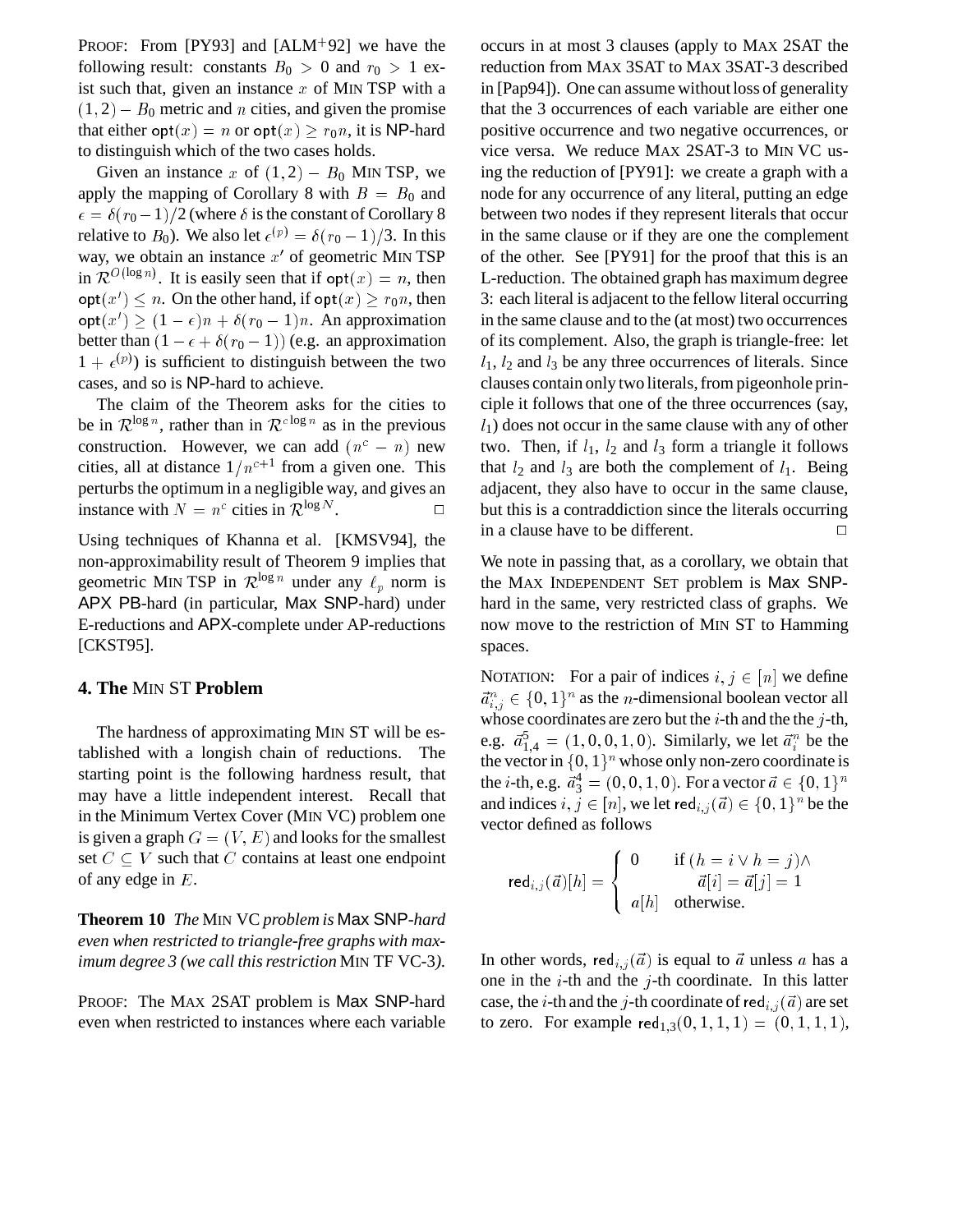while  $\text{red}_{2,3}(0,1,1,1) = (0,0,0,1)$ . We will make use of the following simple combinatorial lemma.

**Lemma 11** *For any*  $\vec{a}, \vec{b} \in \{0, 1\}^n$ , for any  $i, j \in [n]$ ,  $d_H(\mathsf{red}_{i,j}(\vec{a}), \mathsf{red}_{i,j}(\vec{b})) \leq d_H(\vec{a}, \vec{b}).$ 

PROOF: Case analysis.

**Theorem 12** *The* MIN ST *problem is* Max SNP*-hard when restricted to Hamming spaces.*

PROOF: We give an L-reduction from MIN TF VC-3. Let  $G = (V, E)$  be a triangle-free graph of maximum degree 3, assume  $V = [n]$  and let  $m = |E|$ . We define an instance of Hamming MIN ST as follows: the number of dimensions is  $n$  and the set of points is

$$
U = \{\vec{0}\} \cup \{\vec{a}_{ij}^n : \{i, j\} \in E\}
$$

where  $\vec{0}$  is the vector with all zero entries.

**Claim 13** *Given a vertex cover*  $C \subseteq V$  *in*  $G$  *it is possible to find a Steiner tree for* U *of cost*  $m + C$ *.* 

PROOF: [Of Claim 13] Let  $S = \{\vec{a}_i^n : i \in C\}$ . Consider the graph whose vertex set is  $S \cup U$  and such that two vertices are adjacent iff their Hamming distance is one. We claim that this graph is connected: indeed all the nodes of  $S$  are clearly adjacent to 0; furthermore any node in  $U$  is adjacent to some node in  $S$  (since  $C$  is a vertex cover), thus all the nodes are connected to  $\ddot{0}$ . Since the graph is connected it admits a spanning tree, that is also a Steiner tree for  $U$ . All the edges of such Steiner tree have cost 1, and there are  $|C| + m$  of them (because the tree has  $|S| + |U| = |C| + m + 1$  nodes), so the claim follows.  $\Box$ 

From the above claim it follows that  $opt(U) \leq m +$  $\textsf{opt}(G) \leq 4\textsf{opt}(G)$ , and we have established the first condition of the L-reducibility. As usual, the other condition is more difficult to prove.

**Claim 14** *Given a Steiner tree* <sup>T</sup> *for* <sup>U</sup> *it is possible to find in polynomial time another Steiner tree*  $T'$  *such that: (i)*  $cost(T') \le cost(T)$  *and (ii) all the edes of T'* have cost one and all the Steiner nodes of T' are *weight-one vectors.*

PROOF:[Of Claim 14] We first make sure that all edges have cost 1: any edge of cost  $d > 1$  is broken into a length-d path using  $d - 1$  additional Steiner nodes. Let  $S$  be the new set of Steiner vertices. We now reduce the number of non-zero coordinates of Steiner vertices. For any  $\{i, j\} \notin E$  we map each point  $\vec{a} \in$  $S \cup U$  into red<sub>i,j</sub> ( $\vec{a}$ ); this mapping only changes Steiner points (by definition of red<sub>i,j</sub>, definition of U, and the fact that  $\{i, j\} \notin E$ ). From Lemma 11 we also have that any phase does not increase the cost of the tree. At the end of this set of transformations, we run a "clean-up" phase that does the following: if some transformation has collapsed one node onto another, we take only one node (if a Steiner node is collapsed onto a node in  $U$  we clearly take the node in  $U$ ). If the transformation creates cycles, we break them (e.g. finding a spanning tree of the final graph), and, again, this does not increase the cost. It remains to see that, after this process, no Steiner node can have more than one non-zero coordinate. If a Steiner node has some set of <sup>k</sup> non-zero coordinates, then they must correspond to a clique in  $G$  (otherwise, at some phase, some of them would have been changed by the application of the red operator): since G is triangle-free,  $k \le 2$ , but if  $k = 2$  then the Steiner node would be equal to a node of <sup>U</sup>, and thus would have been removed in the clean-up phase. It follows that  $k = 1$ .

From the above claim, the next one, whose proof we omit, follows quite easily.

**Claim 15** *Given a Steiner tree* T *for* U *it is possible to find in polynomial time a vertex cover* <sup>C</sup> *for* <sup>G</sup> *such that*  $|C| \le \text{cost}(T) - m$ 

If T is any Steiner tree of U, the vertex cover  $C$  for  $G$ computed according the previous claim satisfies

$$
cost(C) - opt(G)
$$
  
\n
$$
\leq (cost(T) - m) - (opt(U) - m)
$$
  
\n
$$
= cost(T) - opt(U)
$$

and so also the second condition of the L-reduction is satisfied.  $\Box$ 

If the following conjecture holds, then we can reduce MIN VC- $B$  to Hamming MIN ST (without imposing the triangle-free restriction).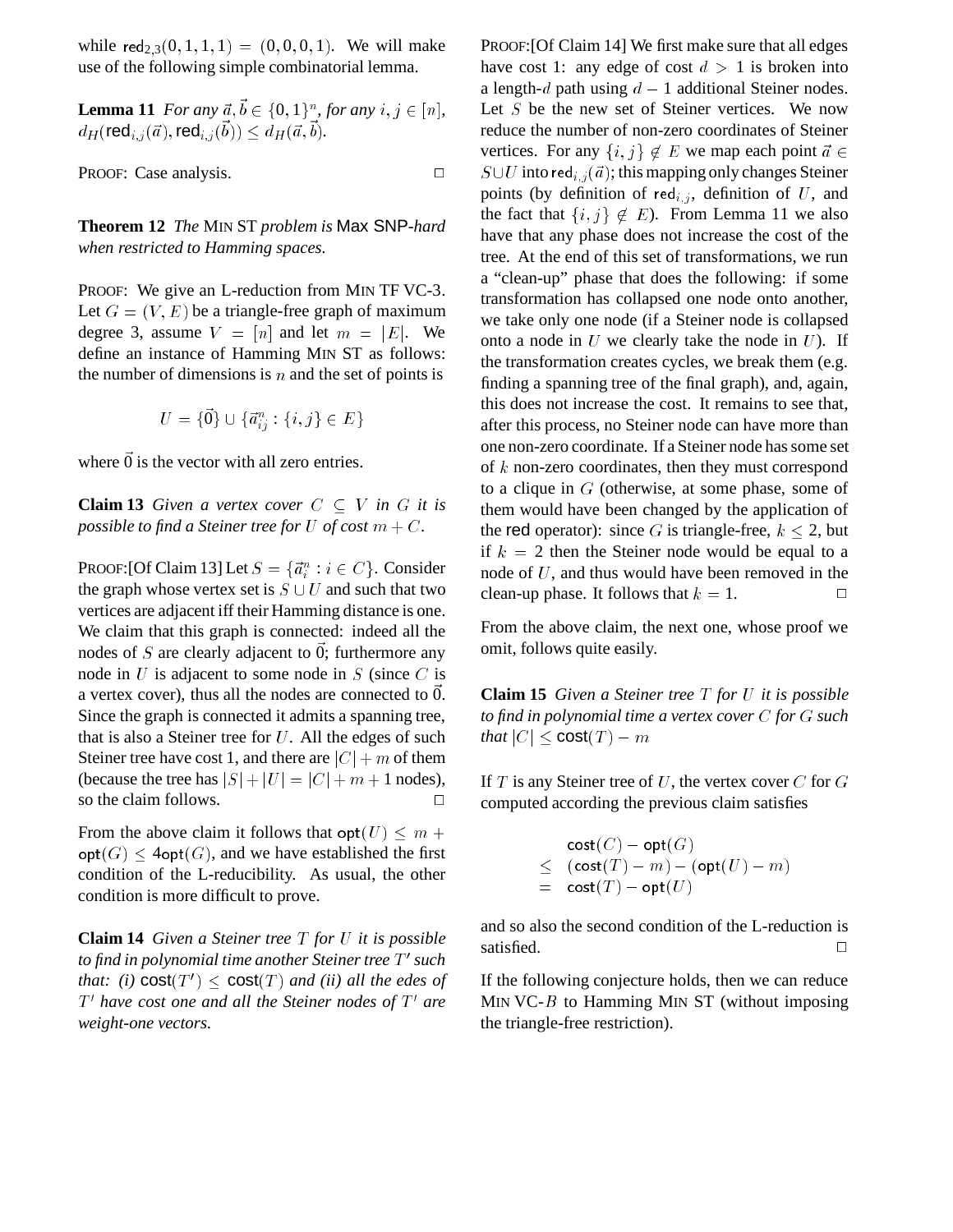**Conjecture 1** Let  $U \subset \{0,1\}^n$  be an instance of *Hamming* MIN ST *such that*  $\vec{0} \in U$  *and all vectors of* <sup>U</sup> *have weight at most 2. Then there exists an optimum solution where all the Steiner nodes have weight at most 2.*

Janos Körner proposed a further generalization: if  $U$ is contained in the Hamming sphere centered in some  $\vec{u} \in U$  and of radius k, then there exists an optimum solution all whose Steiner nodes lie in the same sphere. This seemed to be a reasonable combinatorial analog of the fact that if the points are in  $\mathcal{R}^k$  and distances are computed according to the Euclidean metric, the Steiner points of an optimum solution will be in the *convex hull* of the points of the instance. Subsequently, Janos refuted the generalized conjecture. The instance  $U = \{(0, 0, 0, 0), (0, 1, 1, 1), (1, 0, 1, 1),\}$  $(1, 1, 0, 1), (1, 1, 1, 0)$  refutes the generalized conjecture even for  $k = 3$ . An optimum solution of cost 7 uses the Steiner node  $(1, 1, 1, 1)$ . Computational experiments show that any solution without  $(1, 1, 1, 1)$ has cost at least 8.

To approach the MIN ST in  $\ell_1$  normed spaces we use a reduction from the Hamming case. Note that for points in  $\{0, 1\}^n$  the  $\ell_1$  distance equals the Hamming distance. However, the reduction is non-trivial since  $\mathcal{R}^n$  contains so many points that are not in  $\{0,1\}^n$  and we have to argue that having much more choice for the Steiner nodes does not make the problem easier. The Rectilinear MIN ST problem looks very much like a *relaxation* of the Hamming MIN ST problem; our reduction makes use of a *rounding scheme* proving that the relaxation does not change the optimum.

**Theorem 16** Let  $U \subseteq \{0,1\}^n \subset \mathbb{R}^n$  be an instance of *Rectilinear* MIN ST *all whose points are in the Boolean cube. Let* <sup>T</sup> *be a feasible solution for* <sup>U</sup>*. Then it is possible to find in polynomial time (in the size of T)*  $\mathit{another}$  solution  $T'$  such that  $\mathsf{cost}(T') \leq \mathsf{cost}(T)$  and all the Steiner nodes of  $T'$  are in  $\{0,1\}^n$ .

Before proving the theorem, we note the following relevant consequence.

**Corollary 17** For any instance  $U \subseteq \{0,1\}^n$  of Rec*tilinear* MIN ST*, an optimum solution exists all whose Steiner points are in*  $\{0,1\}^n$ *.* 

We now prove Theorem 16.

PROOF: [Of Theorem 16] Let  $S = \{\vec{s}_1, \ldots, \vec{s}_m\}$  be the set of Steiner points of  $T$ , and let  $E$  be the set of edges of T. For any  $\vec{s}_j \in S$  we will find a new point  $\vec{s}_i' \in \{0,1\}^n$ , so that if we let T' be the tree obtained from  $T$  by substituting the  $\vec{s}$  points with the corresponding  $\vec{s}'$  points, the cost of  $T'$  is not greater than the cost of  $T$ . The latter statement is equivalent to

$$
\sum_{\substack{(\vec{s}_j,\vec{u}) \in E, \vec{u} \in U \\ (\vec{s}_j^*,\vec{u}) \in E, \vec{u} \in U}} ||\vec{s}_j - \vec{u}||_1 + \sum_{\substack{(\vec{s}_j,\vec{s}_h) \in E \\ (\vec{s}_j^*,\vec{s}) \in E}} ||\vec{s}_j - \vec{u}||_1 + \sum_{\substack{(\vec{s}_j^*,\vec{s}_h) \in E \\ (\vec{s}_j^*,\vec{s}) \in E}} ||\vec{s}_j^* - \vec{s}_h^*||_1
$$

We will indeed prove something stronger, namely, that for any  $i \in [n]$  it holds

$$
\sum_{\substack{(\vec{s}_j,\vec{u}) \in E, \vec{u} \in U \\ (\vec{s}_j',\vec{u}) \in E, \vec{u} \in U}} |\vec{s}_j[i] - \vec{u}[i]| + \sum_{\substack{(\vec{s}_j,\vec{s}_h) \in E \\ (\vec{s}_j',\vec{s}_h') \in E}} |\vec{s}_j'[i] - \vec{u}[i]| + \sum_{\substack{(\vec{s}_j',\vec{s}_h') \in E \\ (\vec{s}_j',\vec{s}_h') \in E}} |\vec{s}_j'[i] - \vec{s}_h'[i]|
$$
\n(1)

Let  $i \in [n]$  be fixed, we now see how to find values of  $\vec{s}'_1[i], \ldots, \vec{s}'_m[i] \in \{0, 1\}$  such that (1) holds. We express as a linear program the problem of finding values of  $\vec{s}_1^{\prime}[i], \ldots, \vec{s}_m^{\prime}[i]$  that minimize the right-hand side of (1). For any  $j \in [m]$  we have a variable  $x_j$ (representing the value to be given to  $\vec{s}'_i[i]$ ) and for  $\cdot$ any edge  $e = (\vec{a}, b)$  such that at least one endpoint is in S we have a variable  $y_e$ , representing the lenght  $|\vec{a}[i] - b[i]|$ . The linear program is as follows

min 
$$
\sum_{e} y_e
$$
  
\ns.t.  
\n $y_e \ge x_j - x_h \quad \forall e = (\vec{s}_j, \vec{s}_h) \in E$   
\n $y_e \ge x_h - x_j \quad \forall e = (\vec{s}_j, \vec{s}_h) \in E$   
\n $y_e \ge x_j \quad \forall e = (\vec{s}_j, \vec{u}_h) \in E. \vec{u}_h[i] = 0$   
\n $y_e \ge 1 - x_j \quad \forall e = (\vec{s}_j, \vec{u}_h) \in E. \vec{u}_h[i] = 1$   
\n $x_j \ge 0$   
\n $y_e \ge 0$   
\n(LP).

Setting  $x_j = s_j[i]$  and setting  $y_{(\vec{a}, \vec{b})} = |\vec{a}[i] - b[i]|$ yields a feasible solution, and its cost is the left-hand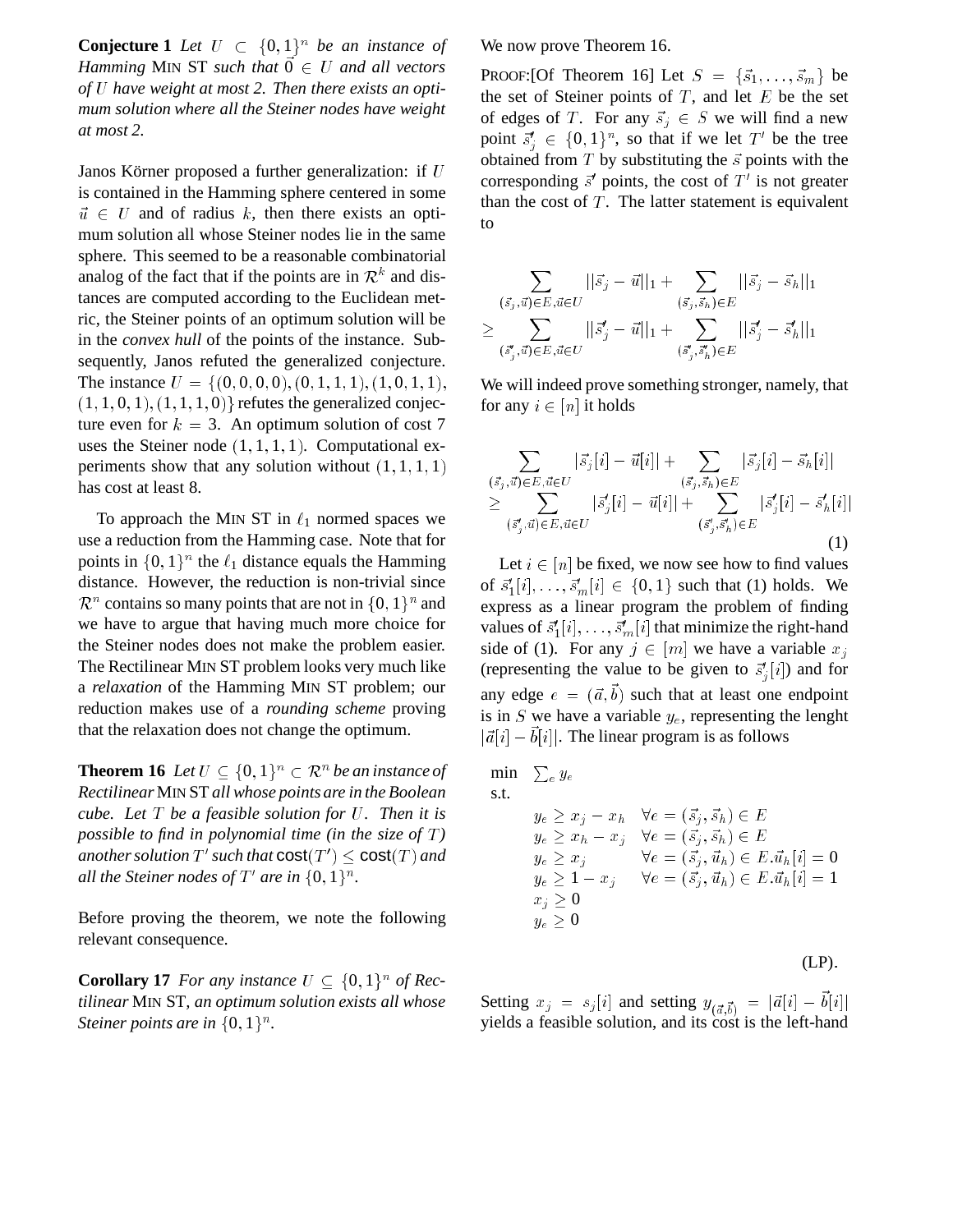side of (1). Let  $(\vec{x}^*, \vec{y}^*)$  be an optimum solution for (LP). From the previous observation we have that setting  $\vec{s}_i[i] = x_i^*$  we satisfy (1). It remains to be seen .. that (LP) has an optimum solution where all variables take value from  $\{0, 1\}$ . This follows from the fact that (LP) is the linear programming relaxation of an undirected Min-CUT problem, where all the  $\vec{u}$  such that  $\vec{u}[i] = 0$  (respectively,  $\vec{u}[i] = 1$ ) are identifed with the source (respectively, the sink), each  $\vec{s}_i$  is a node, and the edges are like in  $T$ . It is well known (see e.g. [PS82]) that a Min-CUT linear programming relaxation has optimum 0/1 solutions, and that such a solution can be found in polynomial time.  $\Box$ 

**Remark 18** *There seems to be no natural analog of Theorem 16 in other norms. Even in*  $\mathcal{R}^2$ , using the *Eulcidean metric, we have that the optimum solution of the instance*  $\{(0,0), (1,0), (0,1)\}$  *must use a Steiner point not in*  $\{0, 1\}^2$ .

#### **Theorem 19** *Rectilinear* MIN ST *is* Max SNP*-hard.*

PROOF: We reduce from Hamming MIN ST. The reduction leaves the instance unchanged. For an instance  $U \subseteq \{0,1\}^n$ , we let opt $_H(U)$  (respectively, opt $_R(U)$ ) be the cost of an optimum solution for  $U$ , when seen as an instance of Hamming MIN ST (respectively, of Rectilinear MIN ST). Clearly, we have that  $opt_R(U) \le$  $\mathsf{opt}_H (U)$ . Given a solution T for U, we find a solution  $T'$  as in Theorem 16. Since in  $\{0,1\}^n$  the distance induced by the  $\ell_1$  norm equals the Hamming distance, we have that  $\mathsf{cost}_H(T') = \mathsf{cost}_R(T') \leq \mathsf{cost}_R(T).$ We have an L-reduction with  $\alpha = \beta = 1$ .

## **5. Conclusions and Open questions**

We do not know how to extend our nonapproximability result for MIN ST to the Euclidean case. Arora [Aro96] notes that, by inspecting the way his algorithm works, it is possible to claim that, for any instance of Euclidean MIN ST, there exists a nearoptimal solution where the Steiner points lie in some well-specified positions (either at "portals" or in positions chosen at the bottom of the recursion). This observation could perhaps be a starting point.

We don't have explicit estimations of the constants to within which it is hard to approximate geometric MIN TSP and rectilinear MIN ST. The constant for MIN TSP should be only slightly smaller than the corresponding constant for the  $(1, 2) - B$  case (estimated around  $1 + 10^{-5}$ ). The constant for MIN ST is more likely to be around  $1+10^{-4}$ . Finding much stronger estimations (comparable to the  $3/2$  bound of Christofides and the 1:644 bound of Karpinski and Zelikovsky) is an open and challenging question. It appears that MIN TSP and MIN ST lack the nice logical definability that allows to prove very strong non-approximability results for MAX CUT and MAX 3SAT using so-called "gadget reductions" [BGS96, TSSW96, Hås97].

**Acknowledgments.** I'm grateful to Sanjeev Arora, Madhu Sudan, Laszlo Babai and Janos Körner for very interesting and helpful discussions. In particular, Lemma 11 is due to Madhu. I thank Ray Greenlaw for having read a preliminary version of this paper and given several useful remarks.

## **References**

- [ALM<sup>+</sup> 92] S. Arora, C. Lund, R. Motwani, M. Sudan, and M. Szegedy. Proof verification and hardness of approximation problems. In *Proc. of the 33rd IEEE FOCS*, pages 14– 23, 1992.
- [Aro94] S. Arora. *Probabilistic Checking of Proofs and Hardness of Approximation Problems*. PhD thesis, University of California at Berkeley, 1994.
- [Aro96] S. Arora. Polynomial time approximation schemes for Euclidean TSP and other geometric problems. In *Proc. of the 37th IEEE FOCS*, 1996.
- [BGS96] M. Bellare, O. Goldreich, and M. Sudan. Free bits, PCP's and non-approximability – towards tight results (3rd version). Technical Report ECCC TR95-24, 1996. Preliminary version in *Proc. of FOCS'95*.
- [BP89] M. Bern and P. Plassmann. The Steiner tree problem with edge lengths 1 and 2. *Information Processing Letters*, 32:171– 176, 1989.